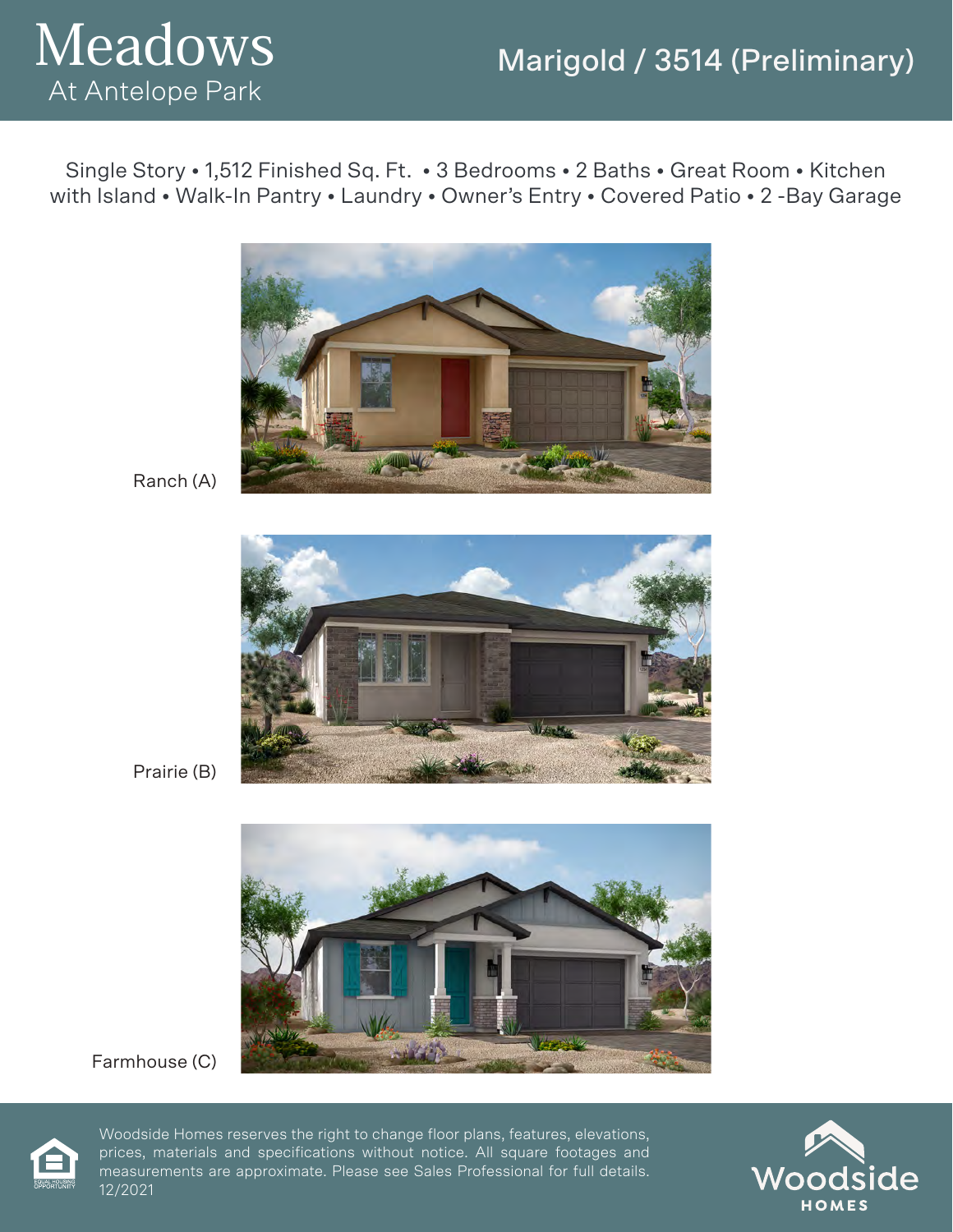

### Marigold / 3514 (Preliminary)



### **FLOOR PLAN**



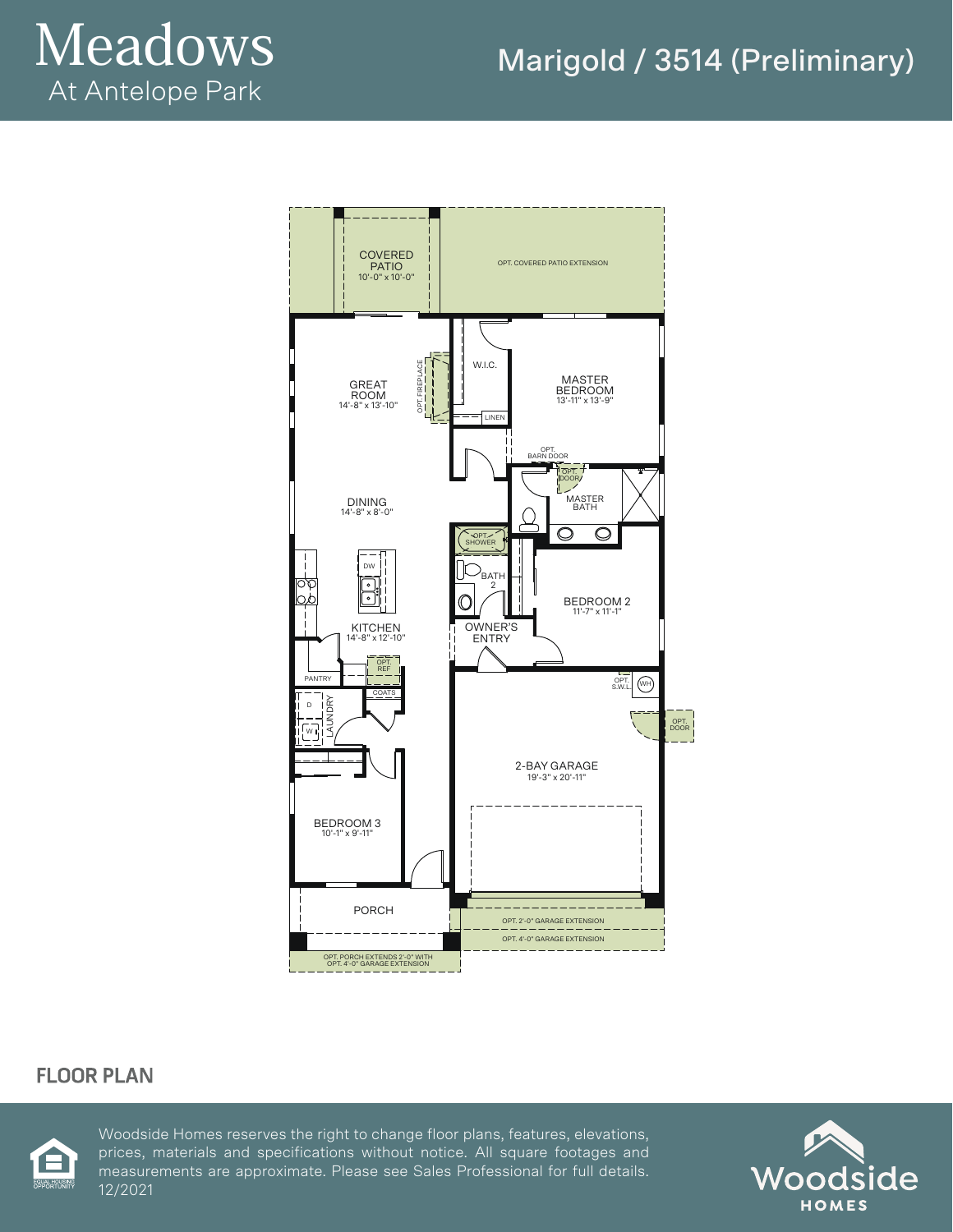# Meadows At Antelope Park

# Marigold / 3514 (Preliminary)

OPTIONS





OPTIONAL DEN ILO BEDROOM 3

#### OPTIONAL BONUS ILO BEDROOM 3

PORCH